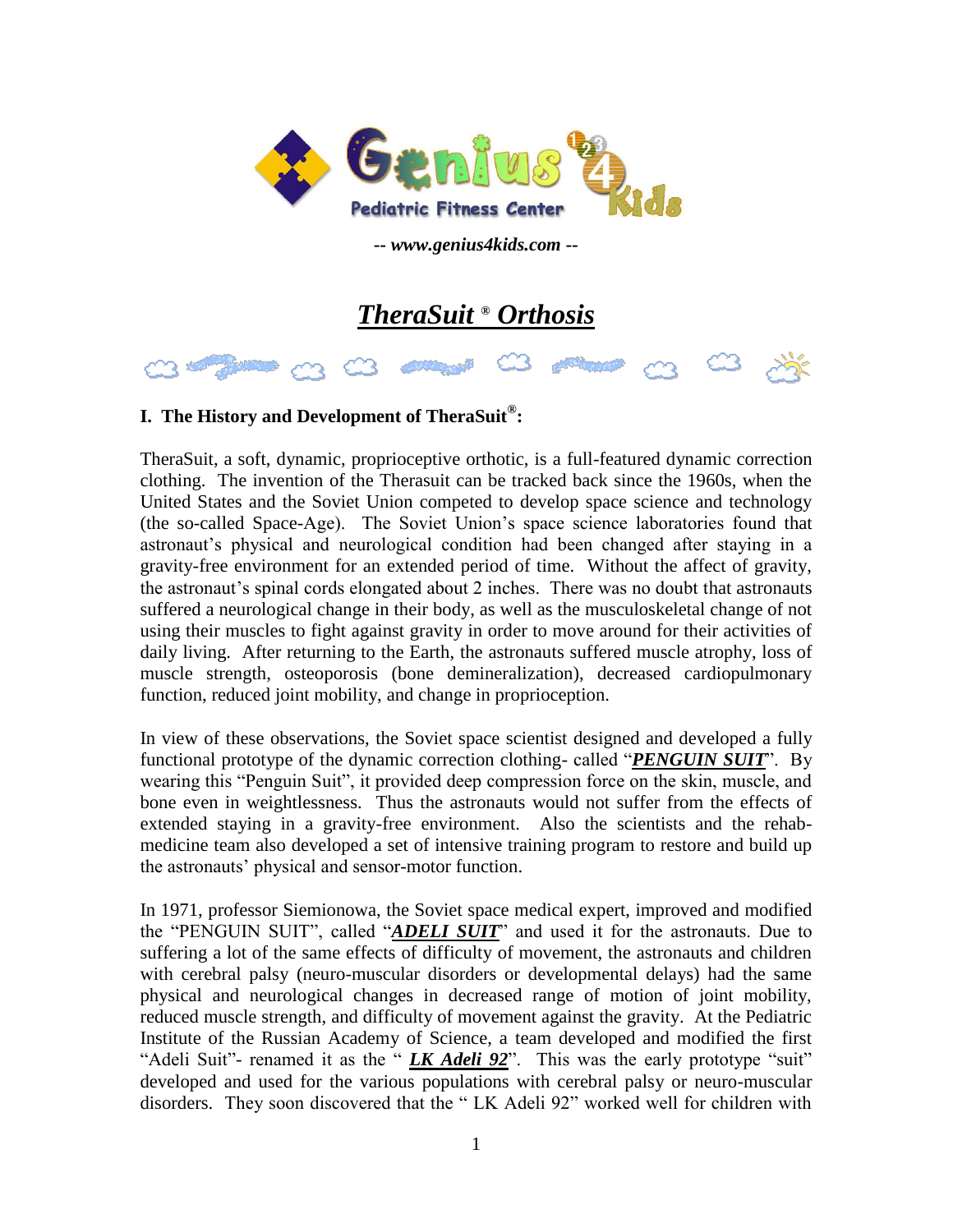cerebral palsy, and was mainly designed for the functional movement in an upright position liked standing and walking due to the original setting and design of the bungee cords. The bungee cords provided the resistance only in the upright position.

In 1994, because of the limitation of the "LK Adeli 92", an improved "Suit" was redeveloped and called "*LK Adeli 94*". It consisted of a vest, shorts, headpiece, knee pieces, padding, and special shoes with hooks for wearing. In 1997, a trained Poland physical therapist couple, Richard and Izabela Koscienlny- parents of a disabled child, first introduced the "Adeli Suit", "Universal Exercise Unit", and the "Intensive Training Program", and was used in pediatric physical therapy rehabilitation in the United States. Later in 2002, further improvement of the re-designed "Suit" by Richard and Izabela was patented "*TheraSuit***<sup>®</sup>"**. The new version of the "*TheraSuit***<sup>®</sup>"** added padding for comfort, Velcro closure for increased efficiency in application, and covering with variety of hooks in optimal locations for more options of bungee cord attachments. TheraSuit<sup>®</sup> is the only one of a device in the United States registered with the FDA (defined as a soft, dynamic proprioceptive orthotic) and meeting all requirements and regulations (U.S. Patent US 7,153,246, International Patent PCT/US2008/051458). In 2007, Kevin Huang, PT, MA, , the trained and certified instructor (by TheraSuit  $^{\circledR}$  LLC), first introduced the "TheraSuit  $^{\circledR}$ ", "Universal Exercise Unit (UEU)", and "Intensive Therapy Program" into Taiwan, and used in pediatric physical therapy rehabilitation. Later in 2009, further registered and approved with Department of Health in Taiwan, R.O.C. - "**TheraSuit® Orthosis "** (DHA04400754801), as well as registered Patent of " TheraSuit  $^{\circ}$  " in Taiwan and in China.

# **II. The Components of the TheraSuit® :**

- Cap
- Vest
- Shorts
- Knee Pads
- Shoe Attachments
- Elastic Bands
- Plastic/Metal Hooks
- Arm Attachments

The above elements of the suit are connected with each other through a system of elastic bands.

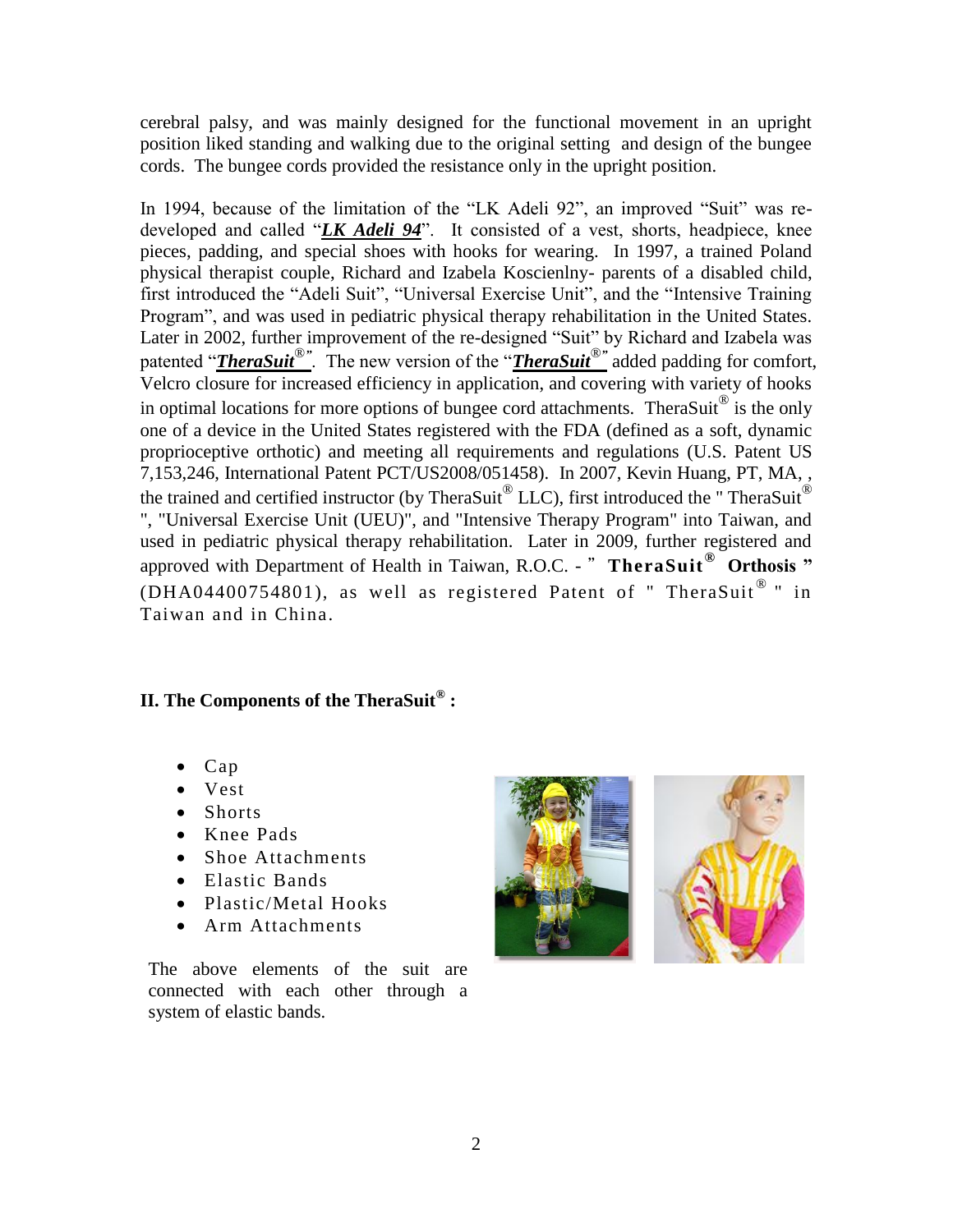| <b>Sizes</b> | Model(SKU)      | Colors      | <b>Suggested Age</b> | <b>Suggested Height</b> |
|--------------|-----------------|-------------|----------------------|-------------------------|
| $X-S$ mall   | TH <sub>6</sub> | Yellow/Red  | $2.5-4$ y/o (petite) | less than 34"           |
| Small        | TH <sub>1</sub> | Yellow      | $3 - 5$ y/o          | $34" - 44"$ tall        |
| Medium       | TH <sub>2</sub> | Red         | 5-8 $y/o$            | $44" - 51"$ tall        |
| Large        | TH <sub>3</sub> | Green       | $8-12$ y/o           | $51" - 56"$ tall        |
| X-Large      | TH <sub>4</sub> | Blue        | $12 - 18$ y/o        | $56" - 66"$ tall        |
| $XX$ -Large  | TH <sub>5</sub> | Blue/Yellow | Adult                | more than 66"           |

### **III. The Sizes of the TheraSuit® :**



### **IV. The Concepts of TheraSuit ® :**

The TheraSuit  $^{\circledR}$  is defined by the FDA as a soft, dynamic, proprioceptive orthosis constructed of a breathable but highly durable fabric. It is derived from the space rehabilitation medicine, and is a safe and effective treatment tool that acts as an external set of muscles. By way of adjusting the length of the elastic bands (tension and force adjustment) and the location and direction of the elastic bands' attachment (three dimensional correction of posture and movement), the TheraSuit<sup>®</sup> provides three major goals: 1) to provide support and stability during positioning and posture, 2) to provide dynamic assistance or resistance during muscle strengthening, and 3) to promote facilitation or acceleration in functional skill training.

By wearing the TheraSuit®, it provides dynamic compression and loading force on our body (skin, muscles, and joints) for the following outcomes: 1) to correct body alignment as closely to normal as possible in static posture or during dynamic transitions, 2) to re -train the central nervous system and to normalize muscle tone for new functional skill learning, 3) to reduce abnormal pathological reflexes, 4) to restore proper physiological synergy movement pattern. According to the "Feedback Theory", those normalized tactile and propriocetive stimulations are afferent to the vestibular system. Then the vestibular system processes,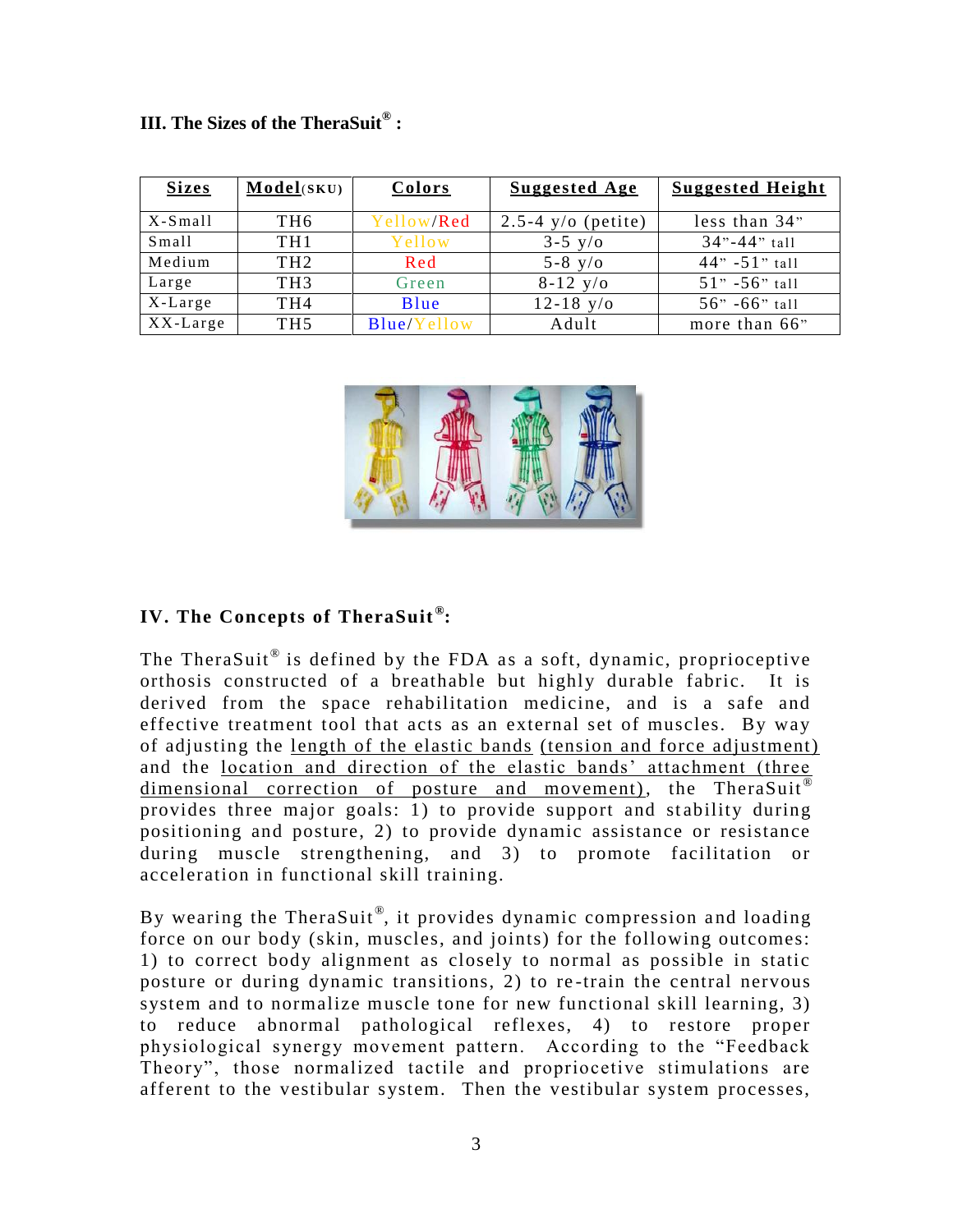integrates all the peripheral information from our body. Finally, the central nervous system conducts normal and proper efferent message to muscles, tendons, and joints for correct posture, proper transitions, graded balance, coordination or functional skills. In summery, the TheraSuit<sup>®</sup> can normalize muscle tone, and promote or re-store balance, coordination, body awareness and space orientation (the position of the body in space).



According to the "Motor Learning Theory", the vicious cycle can be interrupted, and replaced by "new" corrected information. It means that the more correct proprioceptive inputs the central nervous system receives from the joints, ligaments, muscle, tendons, and joint's capsule, etc., the more correct alignment, proper postures, and actively graded movement patterns our body can perform. For example, as a regular individual, we all have a "magic" number (maybe hundred, or a few hundred repetitions) to learn a new skill or a new movement pattern. A child diagnosed with cerebral palsy or other neuro -motor disorders might require more (maybe hundreds or thousands of repetitions) to learn even any particular movement. A baby trying to push himself/herself up off the floor will need to repeat this movement pattern a few hundred times in order to master it. Another one may need either more or less repetitions to learn the same skill. For a child with cerebral palsy; however, he/she might have a "magic" number grow to a thousand or more repetitions to learn and master a new skill. Wearing the TheraSuit<sup>®</sup> over a prolonged period of time while practicing the new skills will also help to accelerate the progress and become more fluent, and might need less and less effort. Therefore, the TheraSuit facilitates the development of new gross and fine motor skill like sitting, standing, and walking.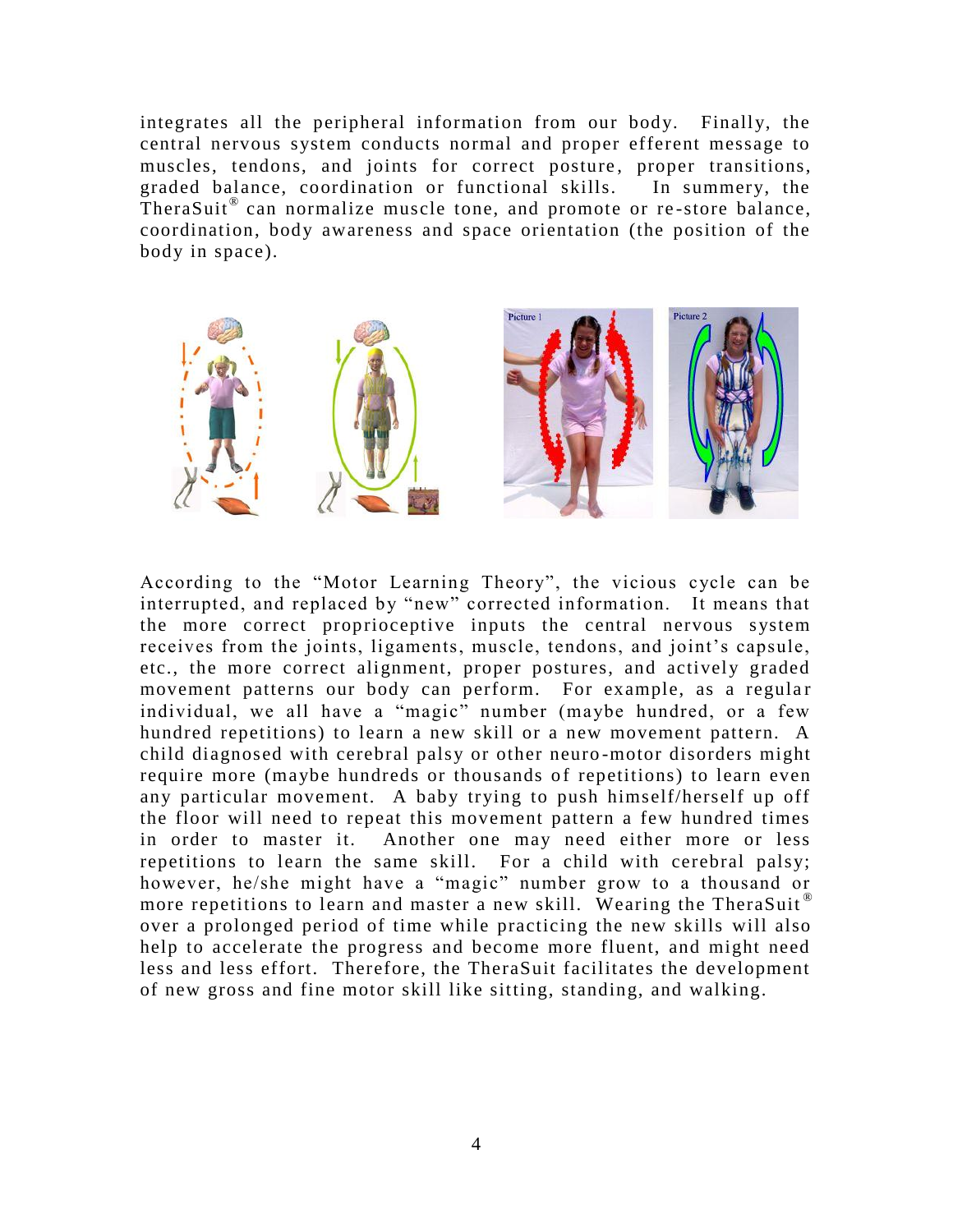# **V. The Benefits of TheraSuit® :**

- Provide the dynamic tactile and proprioceptive inputs to influence the vestibular system and normalize the muscle tone.
- Improve the body awareness and spatial orientation.
- Reduce the abnormal pathological reflexes and stereotyped movement pattern.
- Provide the dynamic correction of body alignment to as close to normal as possible in static posture and dynamic transitions.
- Provide the external support/stabilization to the weak muscles or muscle groups.
- Reduce the compensatory movement pattern to lower the energy consumption during transitions and locomotion.
- Re-train the central nervous system.
- Improve the graded balance and coordination control.
- Speed up the new movement patterns and functional skills learning and development.
- Decrease involuntary and uncontrolled movements in Ataxia and Athetosis.
- Improve the fluency of airway and speech production.

### **VI. The Indications of TheraSuit ® :**

- Cerebral Palsy
- Neuro-muscular Disorders (Spasticity/ Hypotonia)
- Muscular-skeletal Disorders
- Developmental Delays
- Post Stroke (CVA) Patient
- Spinal Cord Injuries and Spina Bifida
- Traumatic Brain Injury
- Ataxia
- Athetosis